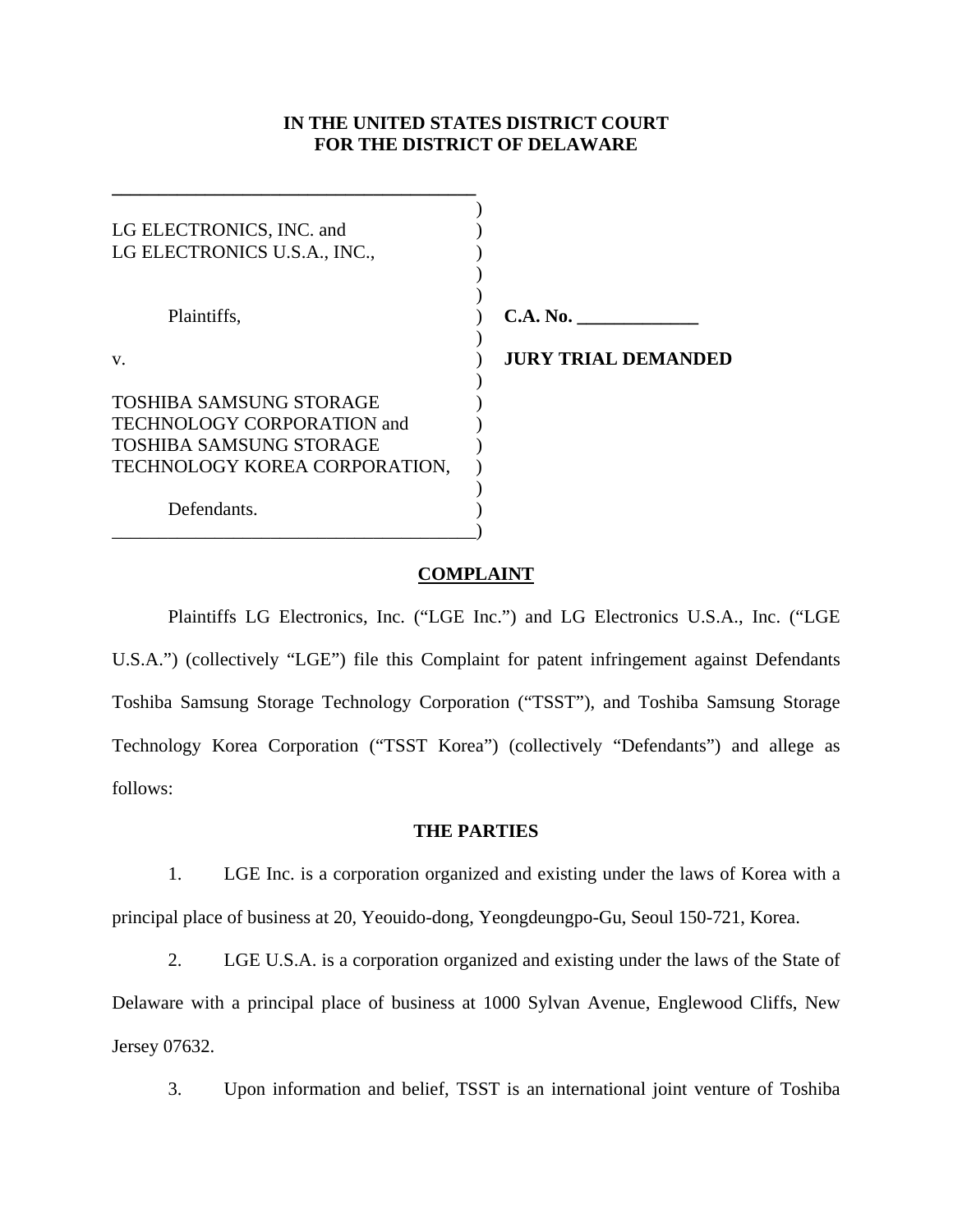Corporation and Samsung Electronics Co. Ltd., with a principal place of business at 1-1, Shibaura 1-Chome, Minato-ku, Tokyo 105-8001, Japan.

4. On information and belief, TSST Korea is a subsidiary of TSST, with a principal place of business at 14<sup>th</sup> Floor, Building No. 102, Digital Empire 2, 486, Sin-dong, Yeongtonggu, Suwon-si, Gyeonggi-do, Korea 443-734.

### **JURISDICTION AND VENUE**

5. This Court has jurisdiction over the subject matter of this action pursuant to 28 U.S.C. §§ 1331 and 1338(a) because it involves claims arising under the United States Patent Act, 35 U.S.C. § 1 *et. seq*.*,* as well as Article III of the Constitution.

6. On information and belief, TSST and TSST Korea are subject to personal jurisdiction in Delaware under the Delaware Long-Arm Statute, 10 Del. Code § 3104, because they have engaged in, *inter alia*, sales and marketing services in Delaware and as such have submitted themselves to the jurisdiction of the Delaware courts.

7. Venue is proper in this Court pursuant to 28 U.S.C. §§ 1391(b) and (c).

#### **PATENTS-IN-SUIT**

8. On August 8, 2000, the United States Patent and Trademark Office duly and legally issued U.S. Patent No. 6,101,162 ("the '162 Patent") entitled "Method and Apparatus for Initializing Rewritable Recording Media" to inventor Dae Young Kim. The '162 Patent relates to a method and apparatus for initializing a rewritable recording medium. A copy of the '162 Patent has been attached as Exhibit 1 to this Complaint.

9. On May 27, 2008, the United States Patent and Trademark Office duly and legally issued U.S. Patent No. 7,380,159 ("the '159 Patent") entitled "Method and Apparatus of Recording Data in the Optical Recording Medium" to inventors Yong Cheol Park, MyongGu Lee, Jong In Shin, and Kyu Hwa Jeong. The '159 Patent relates to a recording medium and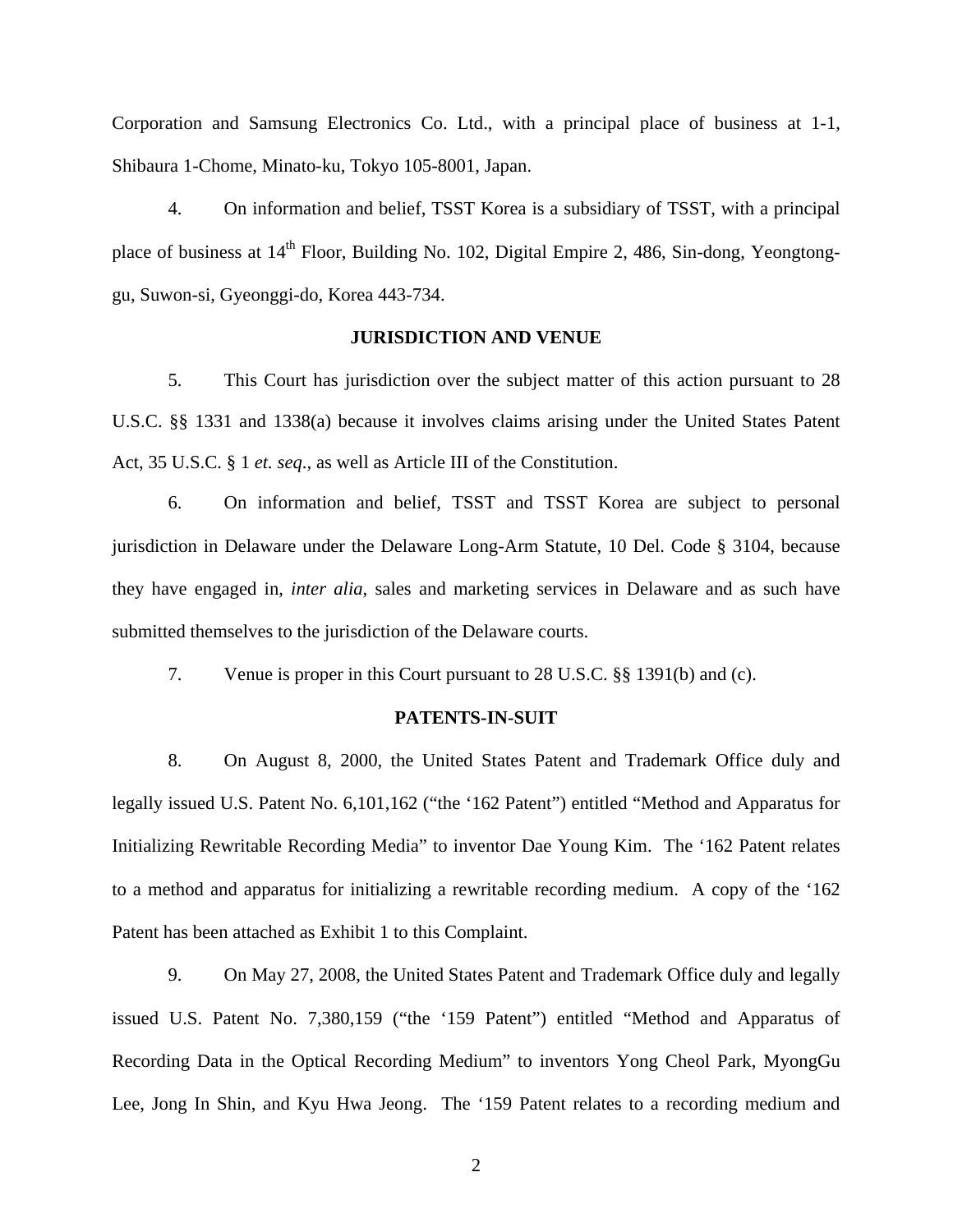apparatus, and a method for managing defective areas in the recording medium. A copy of the '159 Patent has been attached as Exhibit 2 to this Complaint.

10. On May 27, 2008, the United States Patent and Trademark Office duly and legally issued U.S. Patent No. 7,380,178 ("the '178 Patent") entitled "Method and Apparatus of Recording Data in the Optical Recording Medium" to inventors Yong Cheol Park, MyongGu Lee, Jong In Shin, and Kyu Hwa Jeong. The '178 Patent relates to an optical recording medium record/playback apparatus that manages defective areas in a rewritable optical recording medium. A copy of the '178 Patent has been attached as Exhibit 3 to this Complaint.

11. On November 5, 2002, the United States Patent and Trademark Office duly and legally issued U.S. Patent No. 6,477,126 ("the '126 Patent") entitled "Optical Recording Medium and Method of Assigning its Spare Area" to inventors Yong Cheol Park and Yong Hee Han. The '126 Patent relates to a rewritable optical recording medium and a method of assigning a spare area in the rewritable optical recording medium. A copy of the '126 Patent has been attached as Exhibit 4 to this Complaint.

12. Together, the '162 Patent, the '159 Patent, the '178 Patent, and the '126 Patent are referred to as "the Patents-in-Suit."

13. LGE Inc. possesses the full right and title to assert the Patents-in-Suit by reason of assignment.

14. LGE U.S.A. markets and sells products that practice the Patents-in-Suit in the United States.

#### **BACKGROUND**

15. Each of the Patents-in-Suit is essential to the practice of optical disc standards, including DVD+RW and/or DVD-RAM.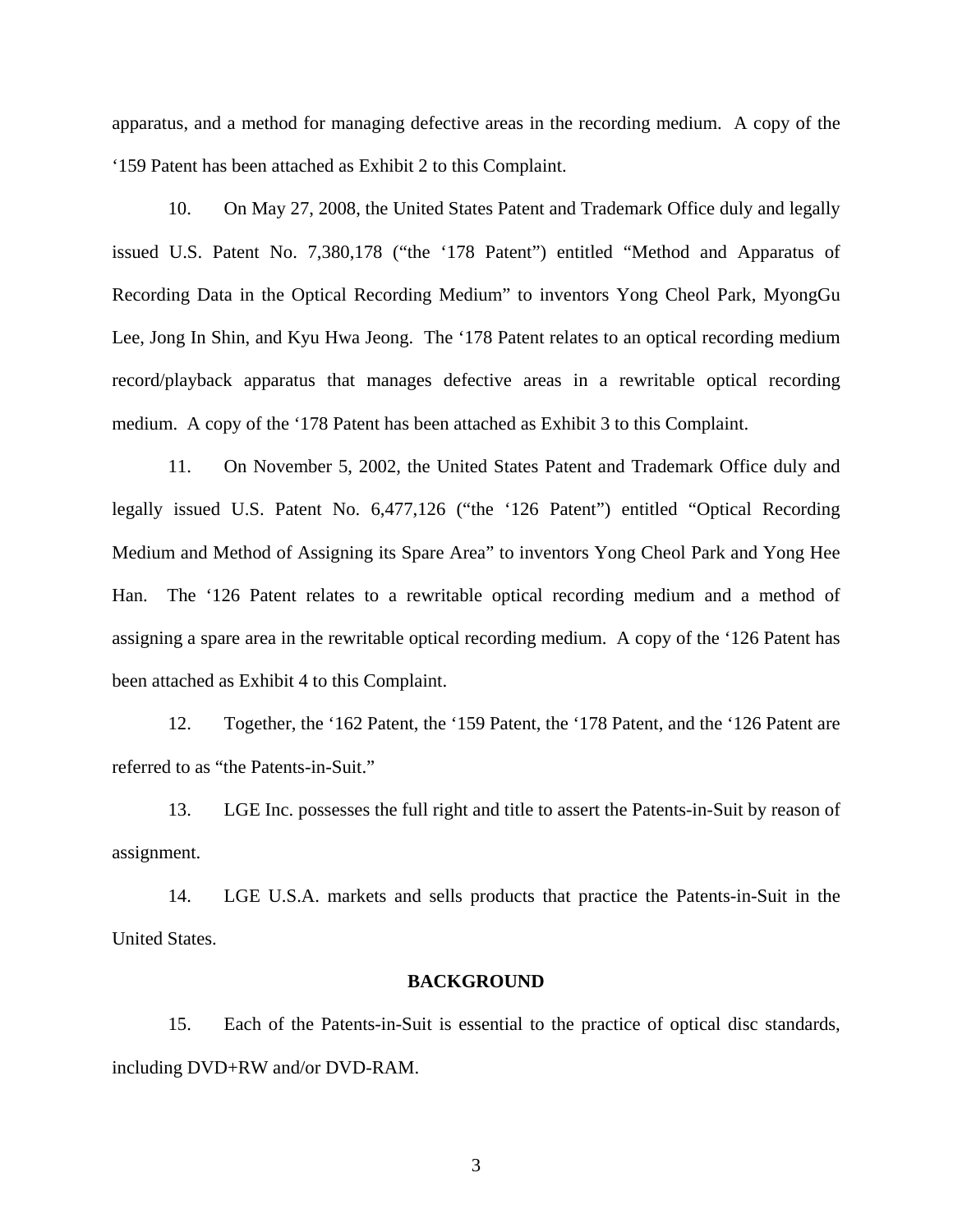16. Defendants' products, namely optical disc drives and DVD writers, comply with the DVD+RW and DVD-RAM standards (the "Accused Products").

17. The DVD+RW standard specifies a physical format for rewritable DVDs.

18. The practice of the DVD+RW standard, as implemented by the Accused Products, infringes at least claim 18 of the '162 Patent.

19. The DVD-RAM standard specifies rewritable DVD-RAM media and the DVD writers used in, for example, computers as well as camcorders and personal video recorders.

20. The practice of the DVD-RAM standard, as implemented by the Accused Products, infringes at least claims 18, 19 and 28 of the '159 Patent; at least claims 12, 14 and 15 of the '178 Patent; and at least claims 1, 2 and 8 of the '126 Patent.

21. On information and belief, Defendants, either acting individually or in combination, offer to sell and/or sell within the United States and/or import into the United States the Accused Products.

22. On information and belief, Defendants, either acting individually or in combination, also offer to sell and/or sell the Accused Products to manufacturing companies, either directly or indirectly, who manufacture computers and other devices which include the Accused Products and then use, import, offer to sell and/or sell such computers and other devices in the United States, including in this judicial district.

23. On information and belief, Defendants, either acting individually or in combination, also offer to sell and/or sell the Accused Products to customers, either directly or indirectly, who use the Accused Products in the United States, including in this judicial district.

24. Defendants' websites indicate that the Accused Products practice the DVD+RW and DVD-RAM standards.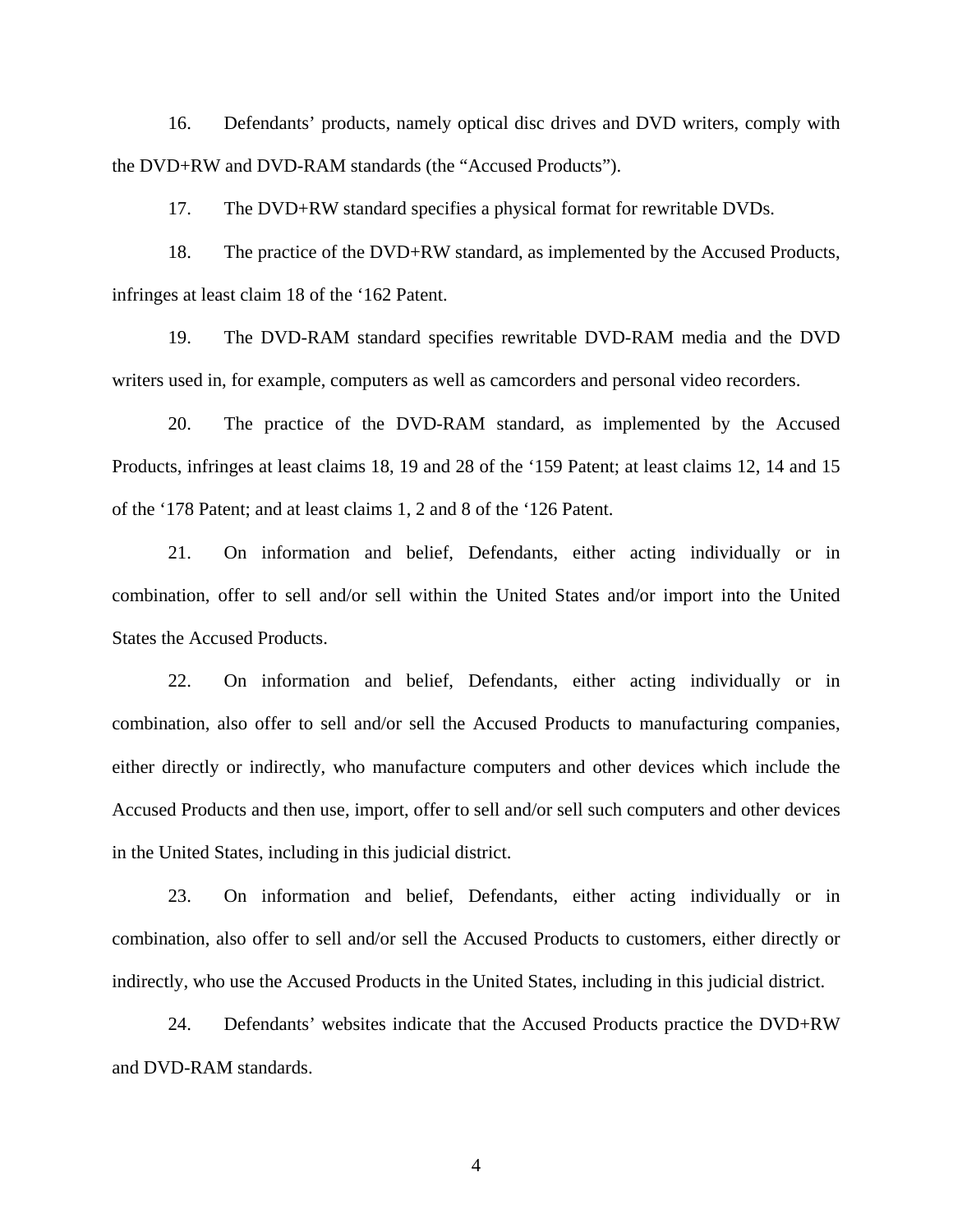25. Product manuals also indicate that the Accused Products practice the DVD+RW and DVD-RAM standards.

26. On information and belief, Defendants were and continue to be aware of the existence of the Patents-in-Suit, that the Patents-in-Suit cover the DVD+RW and DVD-RAM standards, and of the opportunity to license the Patents-in-Suit, because LGE Inc's Optical Media Product patents were licensed to Toshiba Corporation ("Toshiba") and TSST, a licensed "affiliate" under the agreement, from December 30, 2005 through December 29, 2010.

27. Notwithstanding the fact that Defendants were and continue to be aware that the Accused Products practice the DVD+RW and DVD-RAM standards, and are infringing the Patents-in-Suit, Toshiba and TSST have failed to renew their license to the Patents-in-Suit, and Defendants therefore knowingly remain unlicensed.

### **DEFENDANTS' INFRINGEMENT**

28. Defendants offer to sell and/or sell within the United States, and/or import into the United States, including in this judicial district, the Accused Products, which infringe (literally and/or under the doctrine of equivalents) the Patents-in-Suit.

29. The Accused Products are also incorporated into computers and other devices, which are manufactured, imported, used, offered for sale, and/or sold within the United States, including in this judicial district, which infringe (literally and under the doctrine of equivalents) the Patents-in-Suit.

30. The use of the Accused Products by customers also infringes (literally and under the doctrine of equivalents) the Patents-in-Suit.

31. Defendants contributorily infringe the Patents-in-Suit by offering to sell, selling, and/or importing the Accused Products in/into this judicial district and elsewhere, knowing, as a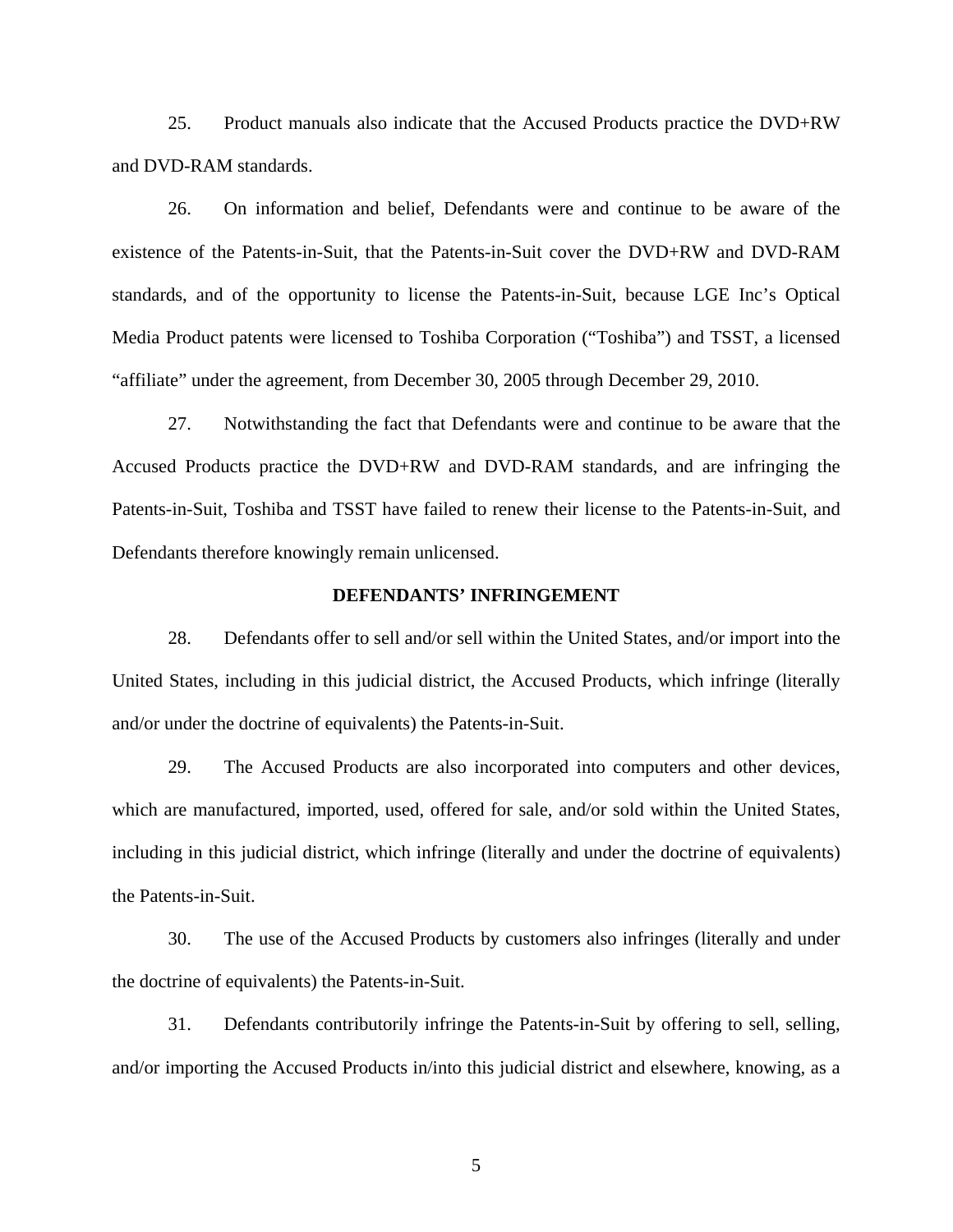result of Toshiba and TSST's previous cross-license with LGE Inc. regarding optical disc technology, as well as through Toshiba's participation in the standard setting organizations that adopted these standards, that (a) the Accused Products constitute material parts of inventions claimed in the one or more claims of the Patents-in-Suit; (b) the manufacturing, use, importation, sale and/or offer for sale of computers and other devices made with the Accused Products infringe one or more claims of the Patents-in-Suit; (c) customers' use of the Accused Products infringes one or more claims of the Patents-in-Suit; (d) the Accused Products are especially made for use in computers and other devices that infringe one or more claims of the Patents-in-Suit, and also for infringing use by customers; and (e) the Accused Products are not staple articles or commodities of commerce suitable for substantial noninfringing use.

32. Defendants actively induce the infringement of the Patents-in-Suit by encouraging and/or instructing others, including encouraging and instructing the manufacturers of computers and other devices to manufacture, use, import, offer for sale and sell computers and other devices containing the Accused Products, as well as encouraging and instructing customers of the Accused Products to use the Accused Products. Defendants know, as a result of Toshiba and TSST's previous cross-license with LGE Inc. regarding optical disc technology as well as through Toshiba's participation in the standard setting organizations that adopted these standards, that their encouragement and/or instruction with regard to the Accused Products causes the others, including the manufacturers of computers and other devices and the customers of the Accused Products, to infringe the Patents-in-Suit.

33. On information and belief, Defendants' determination that the Accused Products employ the DVD+RW and DVD-RAM standards, and its advertisement thereof, was done with the specific intent of encouraging others, including manufacturers which include the Accused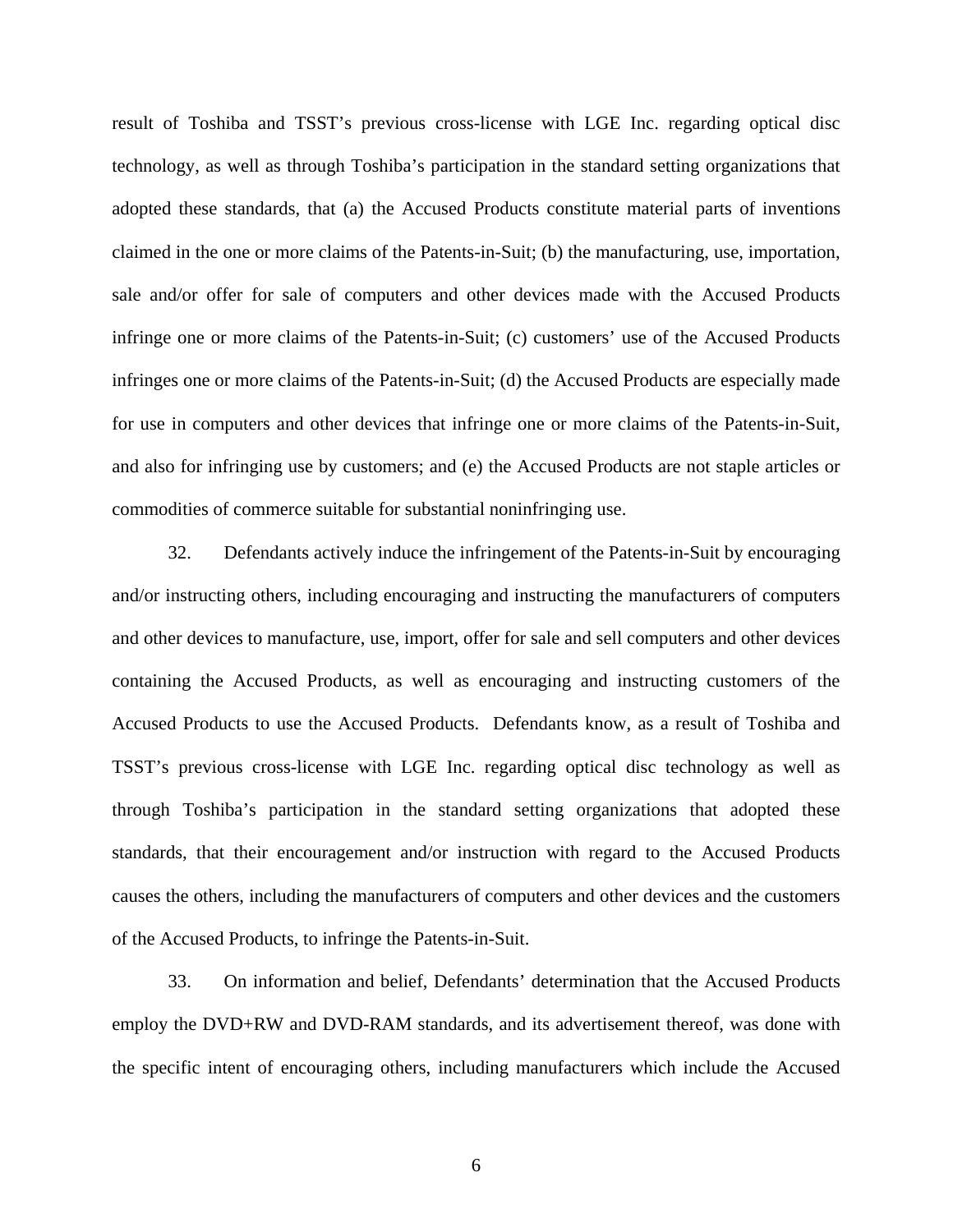Products in their computers and other devices, and customers of the Accused Products, to infringe the Patents-in-Suit.

34. On information and belief, the direct infringement by the manufacturers of computers and other devices and by the customers of the Accused products that Defendants encourage actually occurs and has occurred, such that these computer companies manufacture, use, import, offer to sell, and/or sell computers and other devices that infringe one or more claims of the Patents-in-Suit, and these customers use the Accused Products that infringe one or more claims of the Patents-in-Suit.

35. As a direct and proximate result of Defendants' infringement of the Patents-in-Suit, LGE has been and continues to be damaged in an amount yet to be determined.

36. As a direct and proximate result of Defendants' infringement of the Patents-in-Suit, LGE has suffered irreparable injury for which there is no adequate remedy at law. Pursuant to 35 U.S.C. § 283, LGE is entitled to an injunction against further infringement by an order preventing Defendants from importing, selling and/or offering for sale any of Defendants' Accused Products in the United States.

#### **COUNT I**

## **Cause of Action for Infringement U.S. Patent No. 6,101,162**

37. The allegations contained in paragraphs 1 through 36 above are repeated and realleged as if fully set forth herein.

38. Defendants directly infringed and are directly infringing, *inter alia*, claim 18 of the '162 Patent in violation of 35 U.S.C. § 271(a) by offering to sell and/or selling in the United States, and/or importing into the United States the Accused Products.

39. Defendants jointly infringed and are jointly infringing, *inter alia*, claim 18 of the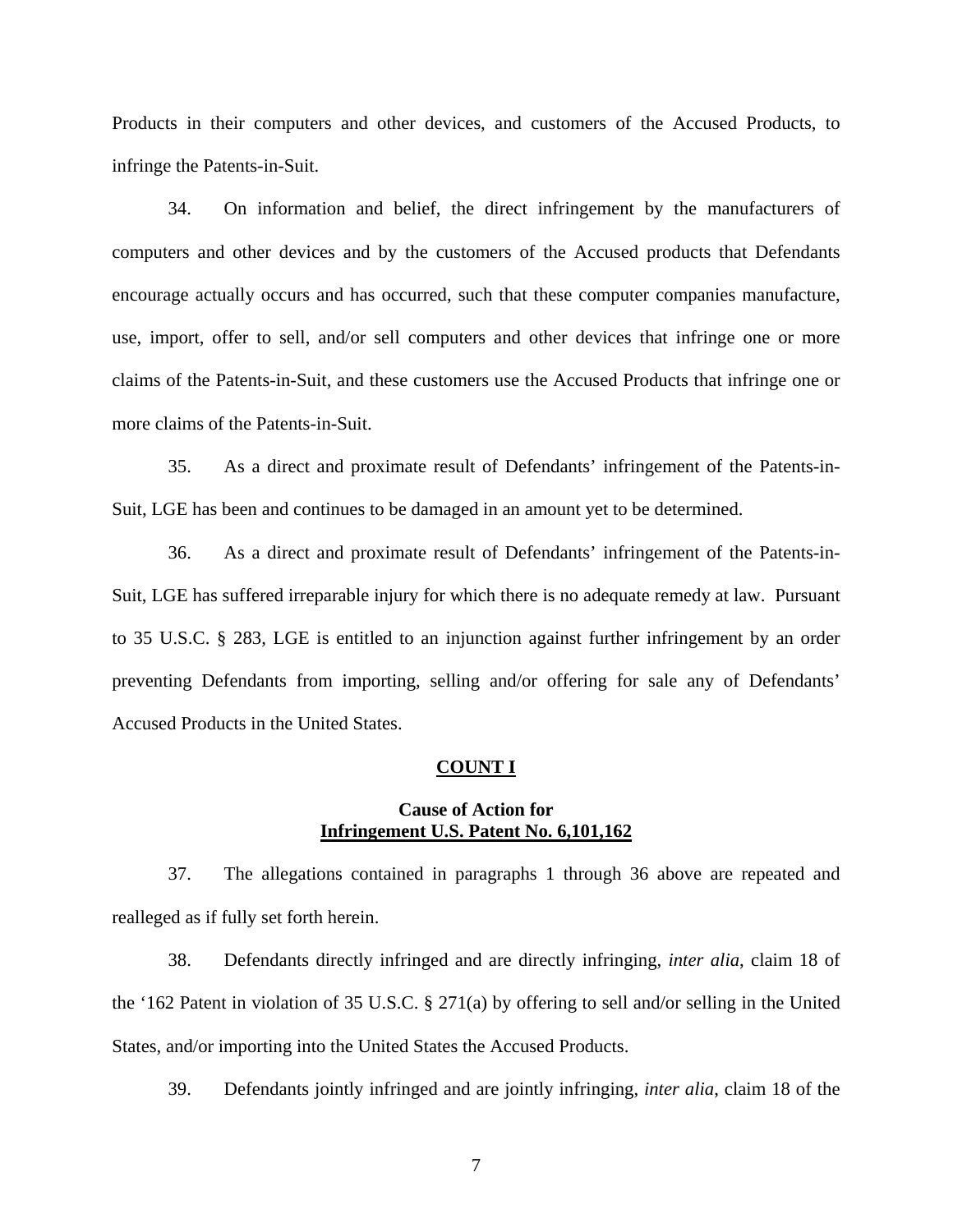'162 Patent in violation of 35 U.S.C. § 271(a) because all of the limitations claimed therein are either practiced by the Defendants, or are practiced at the direction and/or control of the Defendants.

40. Defendants indirectly infringed and are indirectly infringing, *inter alia*, claim 18 of the '162 Patent in violation of 35 U.S.C. § 271(b) because Defendants induced and are inducing the manufacturers of computers and other devices to make, import, use, offer to sell, and/or sell in the United States computers and other devices that directly infringe, *inter alia*, claim 18, as set forth in paragraphs 28-29 and 32-36 above.

41. Defendants indirectly infringed and are indirectly infringing, *inter alia*, claim 18 of the '162 Patent in violation of 35 U.S.C. § 271(b) because Defendants induced and are inducing customers to use the Accused Products and directly infringe, *inter alia*, claim 18, as set forth in paragraphs 28, 30 and 32-36 above.

42. Defendants indirectly infringed and are indirectly infringing, *inter alia*, claim 18 of the '162 Patent in violation of 35 U.S.C. § 271(c) because Defendants offer to sell and/or sell the Accused Products in the United States, and/or import the Accused Products into the United States, knowing that such Accused Products constitute material parts of computers and other devices, the manufacture, use, sale, offer for sale, and/or importation of which directly infringes, *inter alia*, claim 18 of the '162 Patent, as set forth in paragraphs 28-29, 31 and 35-36 above.

43. Defendants indirectly infringed and are indirectly infringing, *inter alia*, claim 18 of the '162 Patent in violation of 35 U.S.C. § 271(c) because Defendants offer to sell and/or sell the Accused Products in the United States, and/or import the Accused Products into the United States, knowing that use of the Accused Products by customers directly infringes, *inter alia*, claim 18 of the '162 Patent, as set forth in paragraphs 28, 30-31 and 35-36 above.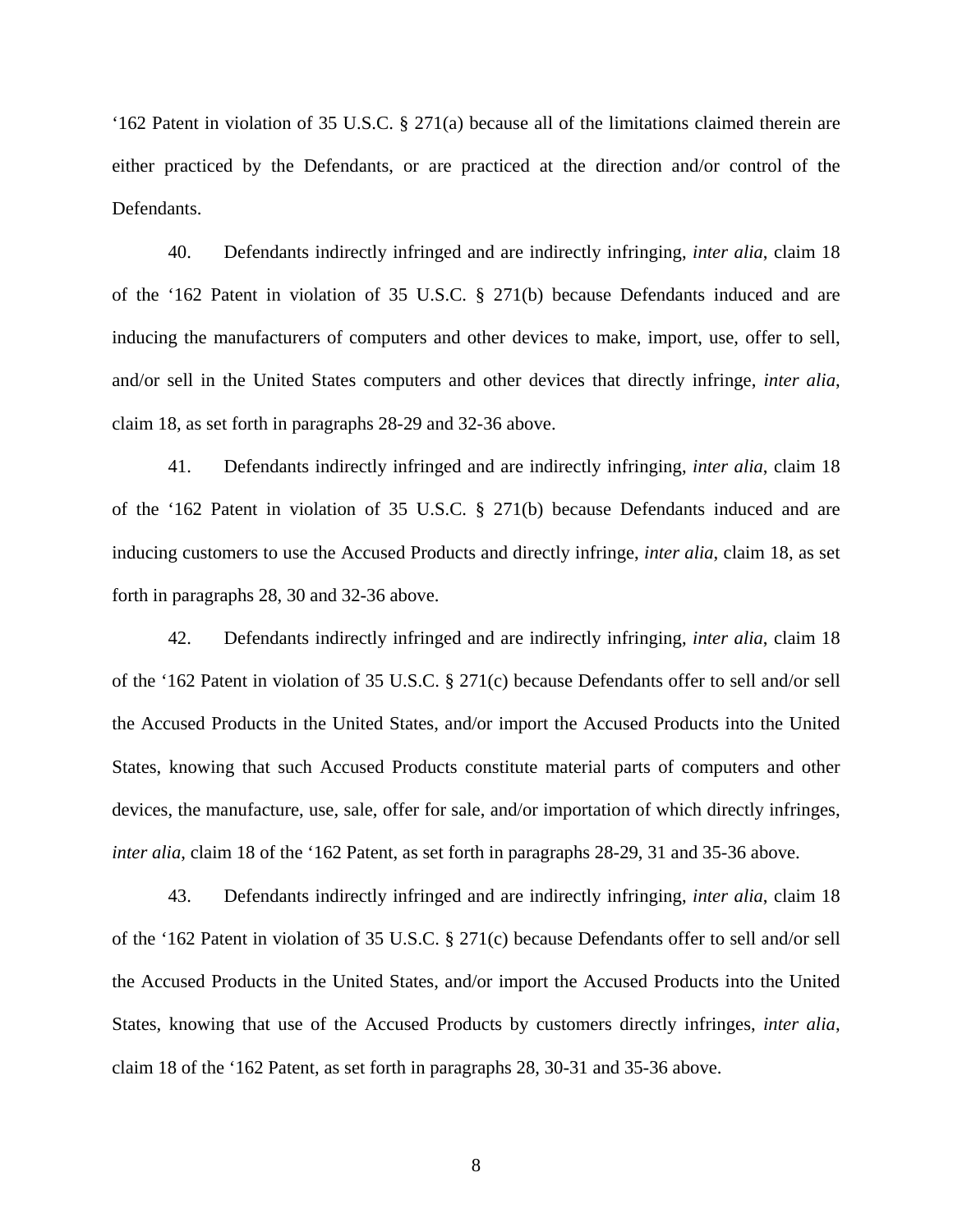44. On information and belief, Defendants' infringement of the '162 Patent has been willful.

45. As a direct and proximate result of Defendants' infringement of the '162 Patent, LGE has been and continues to be damaged in an amount yet to be determined.

46. Unless enjoined, Defendants will continue to infringe the '162 Patent.

### **COUNT II**

# **Cause of Action for Infringement U.S. Patent No. 7,380,159**

47. The allegations contained in paragraphs 1 through 36 above are repeated and realleged as if fully set forth herein.

48. Defendants directly infringed and are directly infringing, *inter alia*, claim 18 of the '159 Patent in violation of 35 U.S.C. § 271(a) by offering to sell and/or selling in the United States, and/or importing into the United States the Accused Products.

49. Defendants jointly infringed and are jointly infringing, *inter alia*, claim 18 of the '159 Patent in violation of 35 U.S.C. § 271(a) because all of the limitations claimed therein are either performed by the Defendants, or are performed at the direction and/or control of the Defendants.

50. Defendants indirectly infringed and are indirectly infringing, *inter alia*, claim 18 of the '159 Patent in violation of 35 U.S.C. § 271(b) because Defendants induced and are inducing the manufacturers of computers and other devices to make, import, use, offer to sell, and/or sell in the United States computers and other devices that directly infringe, *inter alia*, claim 18, as set forth in paragraphs 28-29 and 32-36 above.

51. Defendants indirectly infringed and are indirectly infringing, *inter alia*, claim 18 of the '159 Patent in violation of 35 U.S.C. § 271(b) because Defendants induced and are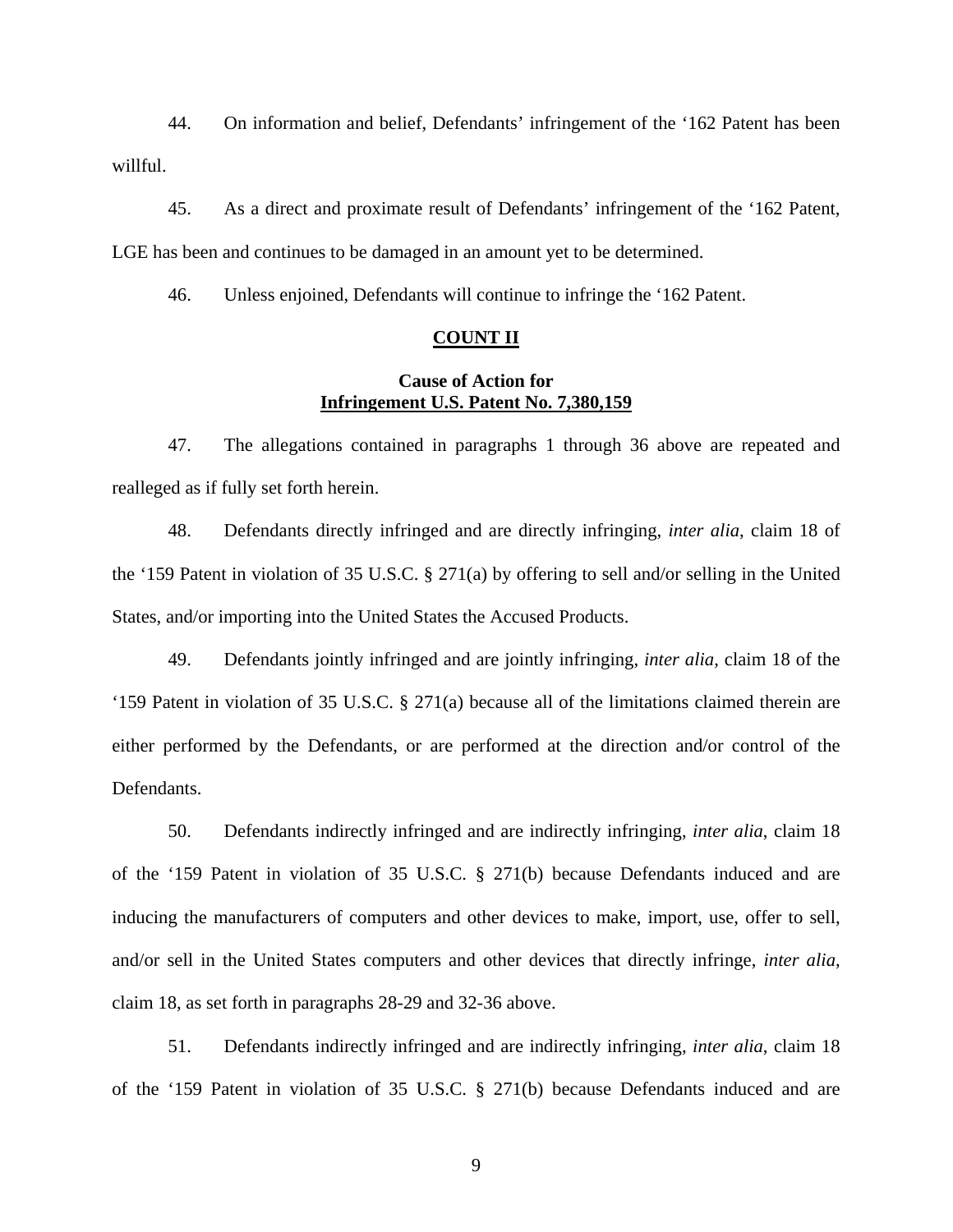inducing customers to use the Accused Products and directly infringe, *inter alia*, claim 18, as set forth in paragraphs 28, 30 and 32-36 above.

52. Defendants indirectly infringed and are indirectly infringing, *inter alia*, claim 18 of the '159 Patent in violation of 35 U.S.C. § 271(c) because Defendants offer to sell and/or sell the Accused Products in the United States, and/or import the Accused Products into the United States, knowing that such Accused Products constitute material parts of computers and other devices, the manufacture, use, sale, offer for sale and/or importation of which directly infringes, *inter alia*, claim 18, as set forth in paragraphs 28-29, 31 and 35-36 above.

53. Defendants indirectly infringed and are indirectly infringing, *inter alia*, claim 18 of the '159 Patent in violation of 35 U.S.C. § 271(c) because Defendants offer to sell and/or sell the Accused Products in the United States, and/or import the Accused Products into the United States, knowing that use of the Accused Products by customers directly infringes, *inter alia*, claim 18 of the '159 Patent, as set forth in paragraphs 28, 30-31 and 35-36 above.

54. Defendants directly infringed and are directly infringing, *inter alia*, claim 19 of the '159 Patent in violation of 35 U.S.C. § 271(a) by offering to sell and/or selling in the United States, and/or importing into the United States the Accused Products.

55. Defendants jointly infringed and are jointly infringing, *inter alia*, claim 19 of the '159 Patent in violation of 35 U.S.C. § 271(a) because all of the limitations claimed therein are either performed by the Defendants, or are performed at the direction and/or control of the Defendants.

56. Defendants indirectly infringed and are indirectly infringing, *inter alia*, claim 19 of the '159 Patent in violation of 35 U.S.C. § 271(b) because Defendants induced and are inducing the manufacturers of computers and other devices to make, import, use, offer to sell,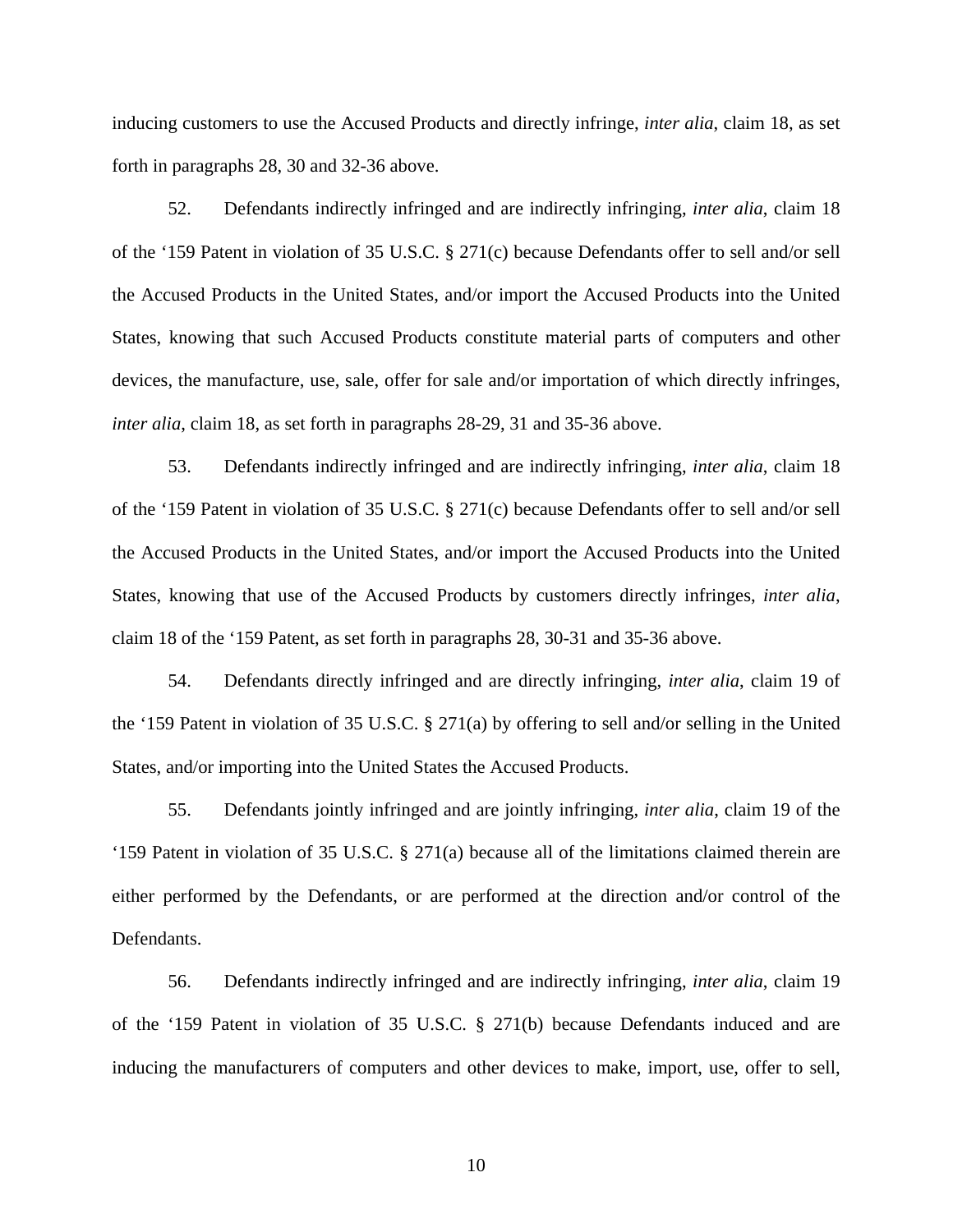and/or sell in the United States computers and other devices that directly infringe, *inter alia*, claim 19, as set forth in paragraphs 28-29 and 32-36 above.

57. Defendants indirectly infringed and are indirectly infringing, *inter alia*, claim 19 of the '159 Patent in violation of 35 U.S.C. § 271(b) because Defendants induced and are inducing customers to use the Accused Products and directly infringe, *inter alia*, claim 19, as set forth in paragraphs 28, 30 and 32-36 above.

58. Defendants indirectly infringed and are indirectly infringing, *inter alia*, claim 19 of the '159 Patent in violation of 35 U.S.C. § 271(c) because Defendants offer to sell and/or sell the Accused Products in the United States, and/or import the Accused Products into the United States, knowing that such Accused Products constitute material parts of computers and other devices, the manufacture, use, sale, offer for sale, and/or importation of which directly infringes, *inter alia*, claim 19, as set forth in paragraphs 28-29, 31 and 35-36 above.

59. Defendants indirectly infringed and are indirectly infringing, *inter alia*, claim 19 of the '159 Patent in violation of 35 U.S.C. § 271(c) because Defendants offer to sell and/or sell the Accused Products in the United States, and/or import the Accused Products into the United States, knowing that use of the Accused Products by customers directly infringes, *inter alia*, claim 19 of the '159 Patent, as set forth in paragraphs 28, 30-31 and 35-36 above.

60. Defendants directly infringed and are directly infringing, *inter alia*, claim 28 of the '159 Patent in violation of 35 U.S.C. § 271(a) by offering to sell and/or selling in the United States, and/or importing into the United States the Accused Products.

61. Defendants jointly infringed and are jointly infringing, *inter alia*, claim 28 of the '159 Patent in violation of 35 U.S.C. § 271(a) because all of the limitations claimed therein are either performed by Defendants, or are performed at the direction and/or control of Defendants.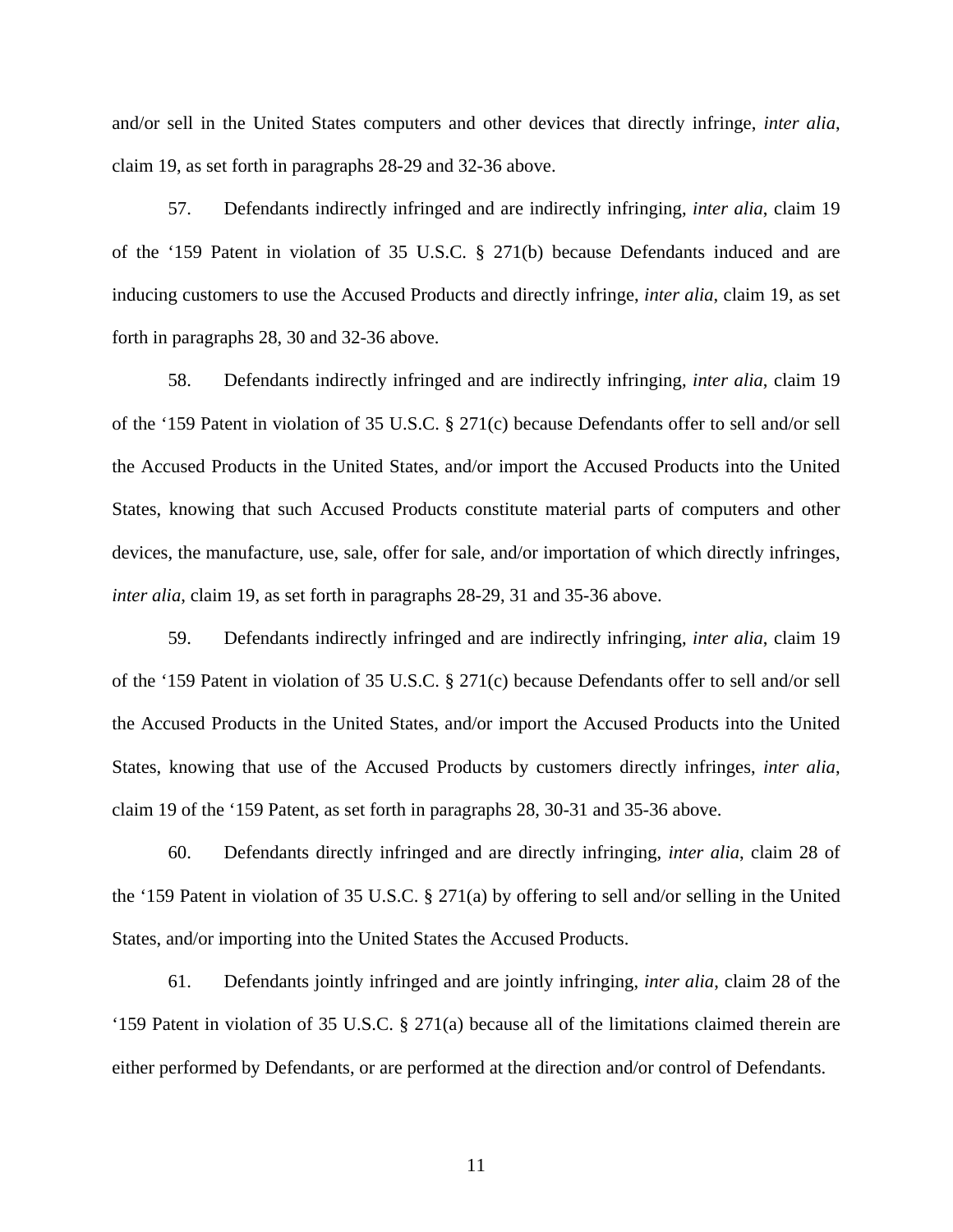62. Defendants indirectly infringed and are indirectly infringing, *inter alia*, claim 28 of the '159 Patent in violation of 35 U.S.C. § 271(b) because Defendants induced and are inducing the manufacturers of computers and other devices to make, import, use, offer to sell, and/or sell in the United States computers and other devices that directly infringe, *inter alia*, claim 28, as set forth in paragraphs 28-29 and 32-36 above.

63. Defendants indirectly infringed and are indirectly infringing, *inter alia*, claim 28 of the '159 Patent in violation of 35 U.S.C. § 271(b) because Defendants induced and are inducing customers to use the Accused Products and directly infringe, *inter alia*, claim 28, as set forth in paragraphs 28, 30 and 32-36 above.

64. Defendants indirectly infringed and are indirectly infringing, *inter alia*, claim 28 of the '159 Patent in violation of 35 U.S.C. § 271(c) because Defendants offer to sell and/or sell the Accused Products in the United States, and/or import the Accused Products into the United States, knowing that such Accused Products constitute material parts of computers and other devices, the manufacture, use, sale, offer for sale, and/or importation of which directly infringes, *inter alia*, claim 28, as set forth in paragraphs 28-29, 31 and 35-36 above.

65. Defendants indirectly infringed and are indirectly infringing, *inter alia*, claim 28 of the '159 Patent in violation of 35 U.S.C. § 271(c) because Defendants offer to sell and/or sell the Accused Products in the United States, and/or import the Accused Products into the United States, knowing that use of the Accused Products by customers directly infringes, *inter alia*, claim 28 of the '159 Patent, as set forth in paragraphs 28, 30-31 and 35-36 above.

66. On information and belief, Defendants' infringement of the '159 Patent has been willful.

67. As a direct and proximate result of Defendants' infringement of the '159 Patent,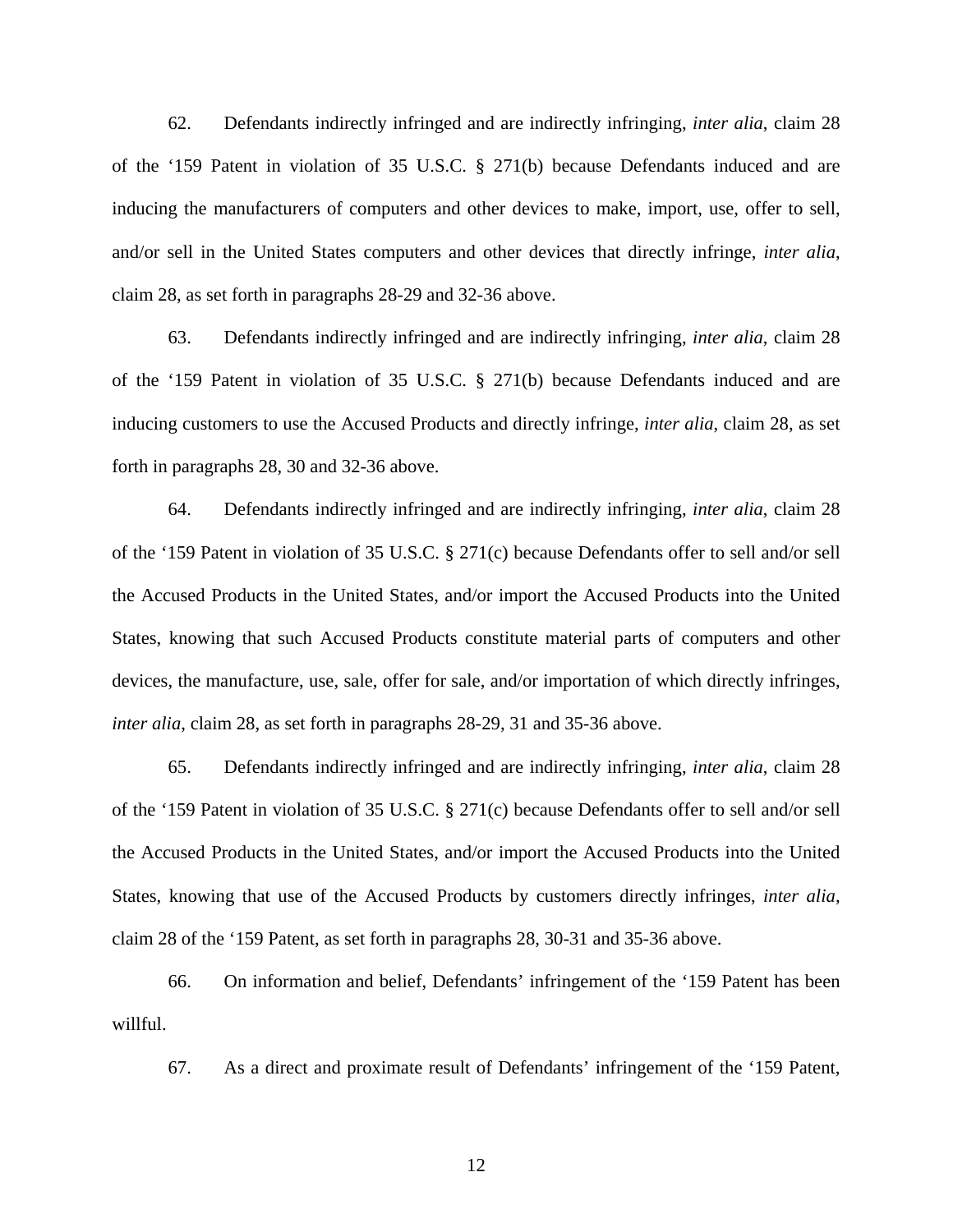LGE has been and continues to be damaged in an amount yet to be determined.

68. Unless enjoined, Defendants will continue to infringe the '159 Patent.

# **COUNT III**

# **Cause of Action for Infringement U.S. Patent No. 7,380,178**

69. The allegations contained in paragraphs 1 through 36 above are repeated and realleged as if fully set forth herein.

70. Defendants directly infringed and are directly infringing, *inter alia*, claim 12 of the '178 Patent in violation of 35 U.S.C. § 271(a) by offering to sell and/or selling in the United States, and/or importing into the United States the Accused Products.

71. Defendants jointly infringed and are jointly infringing, *inter alia*, claim 12 of the '178 Patent in violation of 35 U.S.C. § 271(a) because all of the limitations claimed therein are either performed by Defendants, or are performed at the direction and/or control of the Defendants.

72. Defendants indirectly infringed and are indirectly infringing, *inter alia*, claim 12 of the '178 Patent in violation of 35 U.S.C. § 271(b) because Defendants induced and are inducing the manufacturers of computers and other devices to make, use, import, offer to sell, and/or sell in the United States computers and other devices that directly infringe, *inter alia*, claim 12, as set forth in paragraphs 28-29 and 32-36 above.

73. Defendants indirectly infringed and are indirectly infringing, *inter alia*, claim 12 of the '178 Patent in violation of 35 U.S.C. § 271(b) because Defendants induced and are inducing customers to use the Accused Products and directly infringe, *inter alia*, claim 12, as set forth in paragraphs 28, 30 and 32-36 above.

74. Defendants indirectly infringed and are indirectly infringing, *inter alia*, claim 12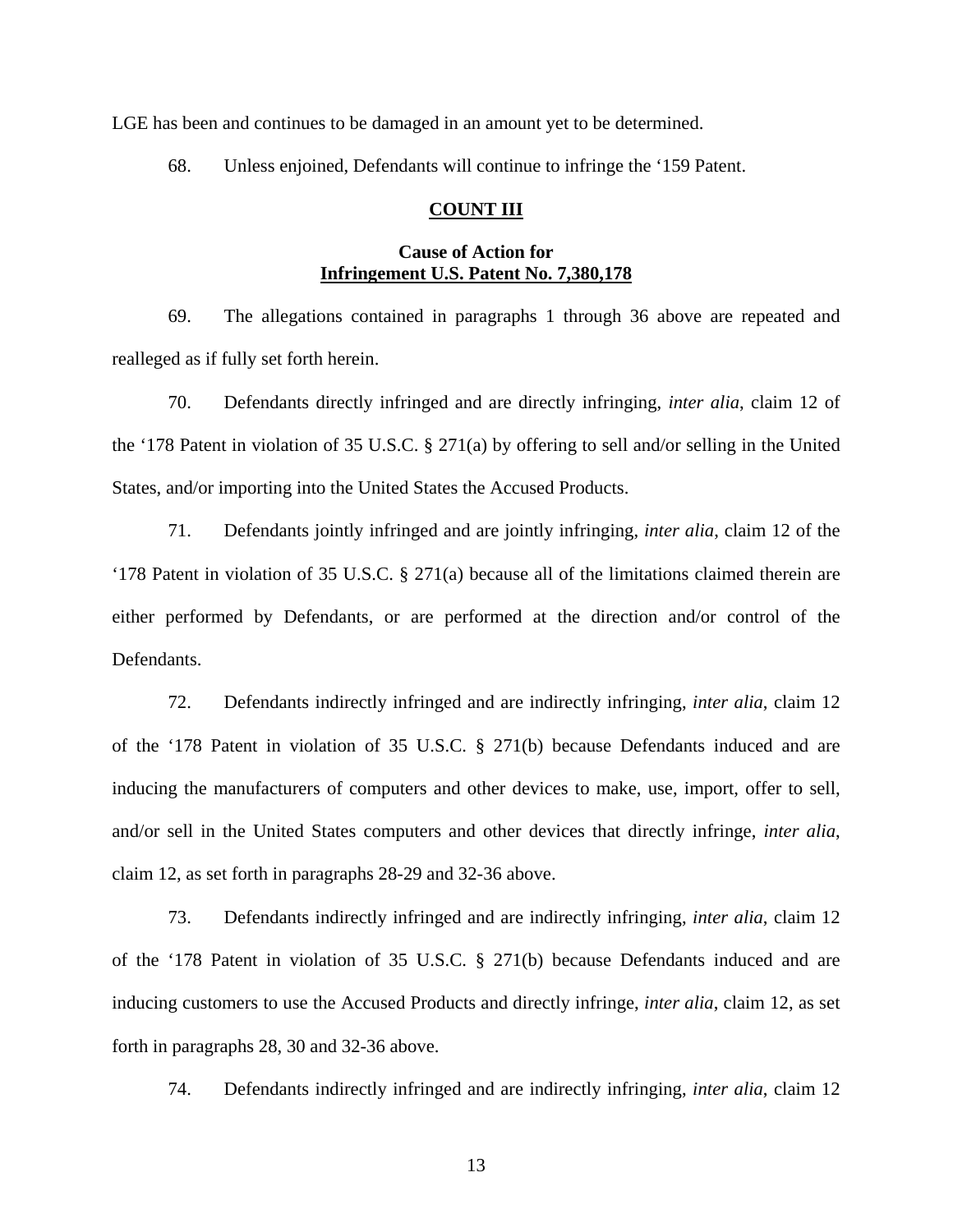of the '178 Patent in violation of 35 U.S.C. § 271(c) because Defendants offer to sell and/or sell the Accused Products in the United States, and/or import the Accused Products into the United States, knowing that such Accused Products constitute material parts of computers and other devices, the manufacture, use, sale, offer for sale, and/or importation of which directly infringes, *inter alia*, claim 12, as set forth in paragraphs 28-29, 31 and 35-36 above.

75. Defendants indirectly infringed and are indirectly infringing, *inter alia*, claim 12 of the '178 Patent in violation of 35 U.S.C. § 271(c) because Defendants offer to sell and/or sell the Accused Products in the United States, and/or import the Accused Products into the United States, knowing that use of the Accused Products by customers directly infringes, *inter alia*, claim 12 of the '178 Patent, as set forth in paragraphs 28, 30-31 and 35-36 above.

76. Defendants directly infringed and are directly infringing, *inter alia*, claim 14 of the '178 Patent in violation of 35 U.S.C. § 271(a) by offering to sell and/or selling in the United States, and/or importing into the United States the Accused Products.

77. Defendants jointly infringed and are jointly infringing, *inter alia*, claim 14 of the '178 Patent in violation of 35 U.S.C. § 271(a) because all of the limitations claimed therein are either performed by Defendants, or are performed at the direction and/or control of the Defendants.

78. Defendants indirectly infringed and are indirectly infringing, *inter alia*, claim 14 of the '178 Patent in violation of 35 U.S.C. § 271(b) because Defendants induced and are inducing the manufacturers of computers and other devices to make, use, import, offer to sell, and/or sell in the United States computers and other devices that directly infringe, *inter alia*, claim 14, as set forth in paragraphs 28-29 and 32-36 above.

79. Defendants indirectly infringed and are indirectly infringing, *inter alia*, claim 14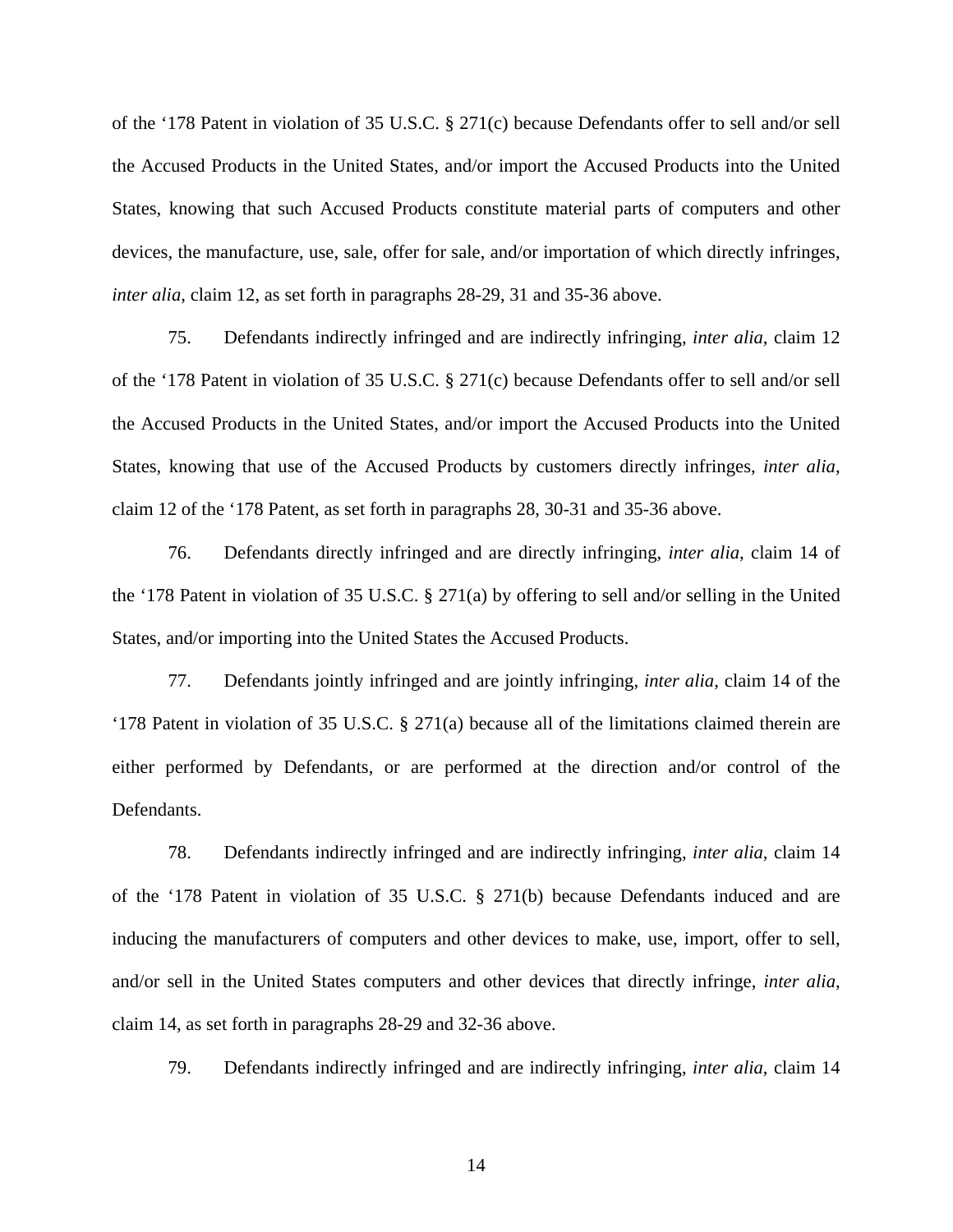of the '178 Patent in violation of 35 U.S.C. § 271(b) because Defendants induced and are inducing customers to use the Accused Products and directly infringe, *inter alia*, claim 14, as set forth in paragraphs 28, 30 and 32-36 above.

80. Defendants indirectly infringed and are indirectly infringing, *inter alia*, claim 14 of the '178 Patent in violation of 35 U.S.C. § 271(c) because Defendants offer to sell and/or sell the Accused Products in the United States, and/or import the Accused Products into the United States, knowing that such Accused Products constitute material parts of computers and other devices, the manufacture, use, sale, offer for sale, and/or importation of which directly infringes, *inter alia*, claim 14, as set forth in paragraphs 28-29, 31 and 35-36 above.

81. Defendants indirectly infringed and are indirectly infringing, *inter alia*, claim 14 of the '178 Patent in violation of 35 U.S.C. § 271(c) because Defendants offer to sell and/or sell the Accused Products in the United States, and/or import the Accused Products into the United States, knowing that use of the Accused Products by customers directly infringes, *inter alia*, claim 14 of the '178 Patent, as set forth in paragraphs 28, 30-31 and 35-36 above.

82. Defendants directly infringed and are directly infringing, *inter alia*, claim 15 of the '178 Patent in violation of 35 U.S.C. § 271(a) by offering to sell and/or selling in the United States, and/or importing into the United States the Accused Products.

83. Defendants jointly infringed and are jointly infringing, *inter alia*, claim 15 of the '178 Patent in violation of 35 U.S.C. § 271(a) because all of the limitations claimed therein are either performed by Defendants, or are performed at the direction and/or control of the Defendants.

84. Defendants indirectly infringed and are indirectly infringing, *inter alia*, claim 15 of the '178 Patent in violation of 35 U.S.C. § 271(b) because Defendants induced and are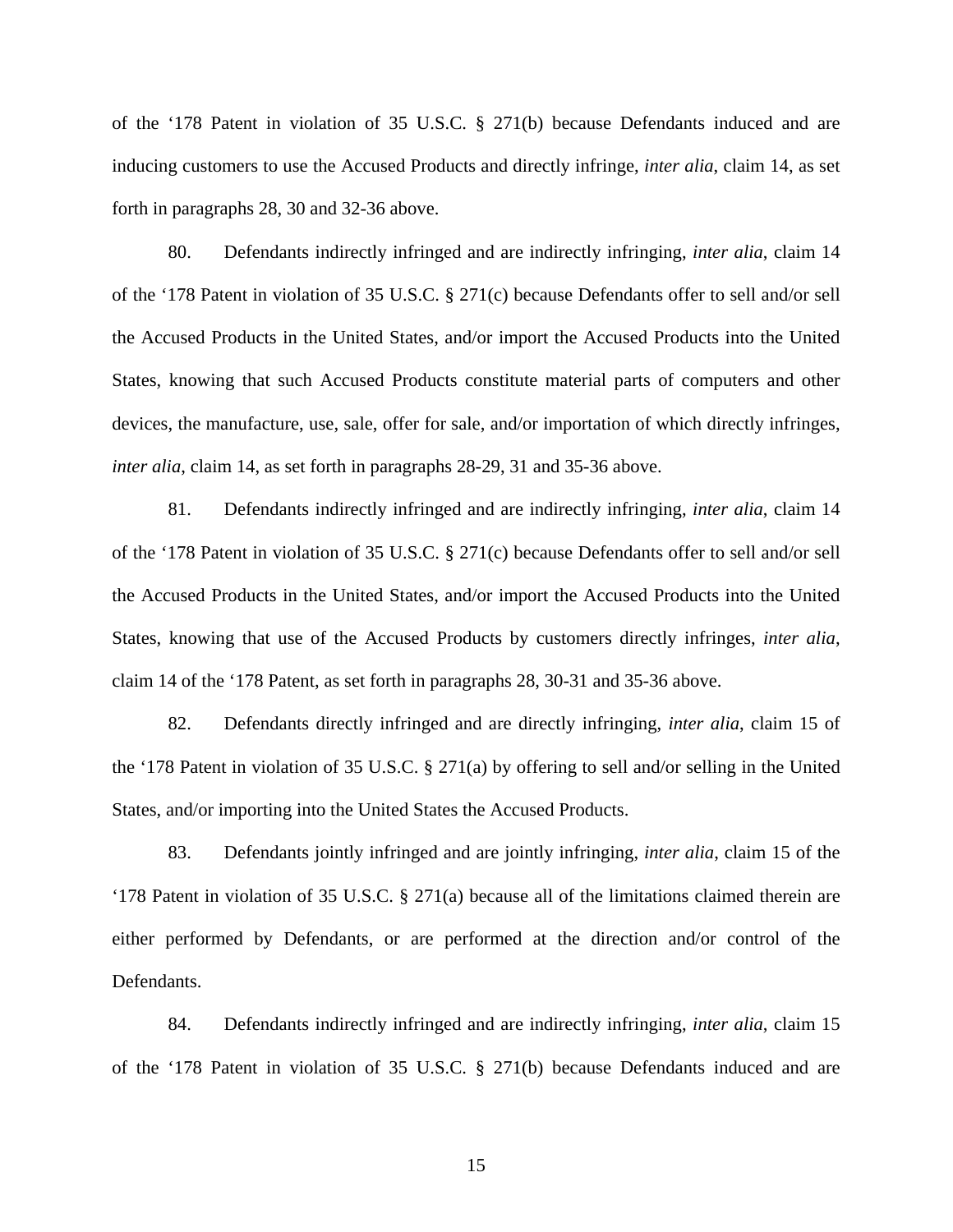inducing the manufacturers of computers and other devices to make, use, import, offer to sell, and/or sell in the United States computers and other devices that directly infringe, *inter alia*, claim 15, as set forth in paragraphs 28-29 and 32-36 above.

85. Defendants indirectly infringed and are indirectly infringing, *inter alia*, claim 15 of the '178 Patent in violation of 35 U.S.C. § 271(b) because Defendants induced and are inducing customers to use the Accused Products and directly infringe, *inter alia*, claim 15, as set forth in paragraphs 28, 30 and 32-36 above.

86. Defendants indirectly infringed and are indirectly infringing, *inter alia*, claim 15 of the '178 Patent in violation of 35 U.S.C. § 271(c) because Defendants offer to sell and/or sell the Accused Products in the United States, and/or import the Accused Products into the United States, knowing that such Accused Products constitute material parts of computers and other devices, the manufacture, use, sale, offer for sale, and/or importation of which directly infringes, *inter alia*, claim 15, as set forth in paragraphs 28-29, 31 and 35-36 above.

87. Defendants indirectly infringed and are indirectly infringing, *inter alia*, claim 15 of the '178 Patent in violation of 35 U.S.C. § 271(c) because Defendants offer to sell and/or sell the Accused Products in the United States, and/or import the Accused Products into the United States, knowing that use of the Accused Products by customers directly infringes, *inter alia*, claim 15 of the '178 Patent, as set forth in paragraphs 28, 30-31 and 35-36 above.

88. On information and belief, Defendants' infringement of the '178 Patent has been willful.

89. As a direct and proximate result of Defendants' infringement of the '178 Patent, LGE has been and continues to be damaged in an amount yet to be determined.

90. Unless enjoined, Defendants will continue to infringe the '178 Patent.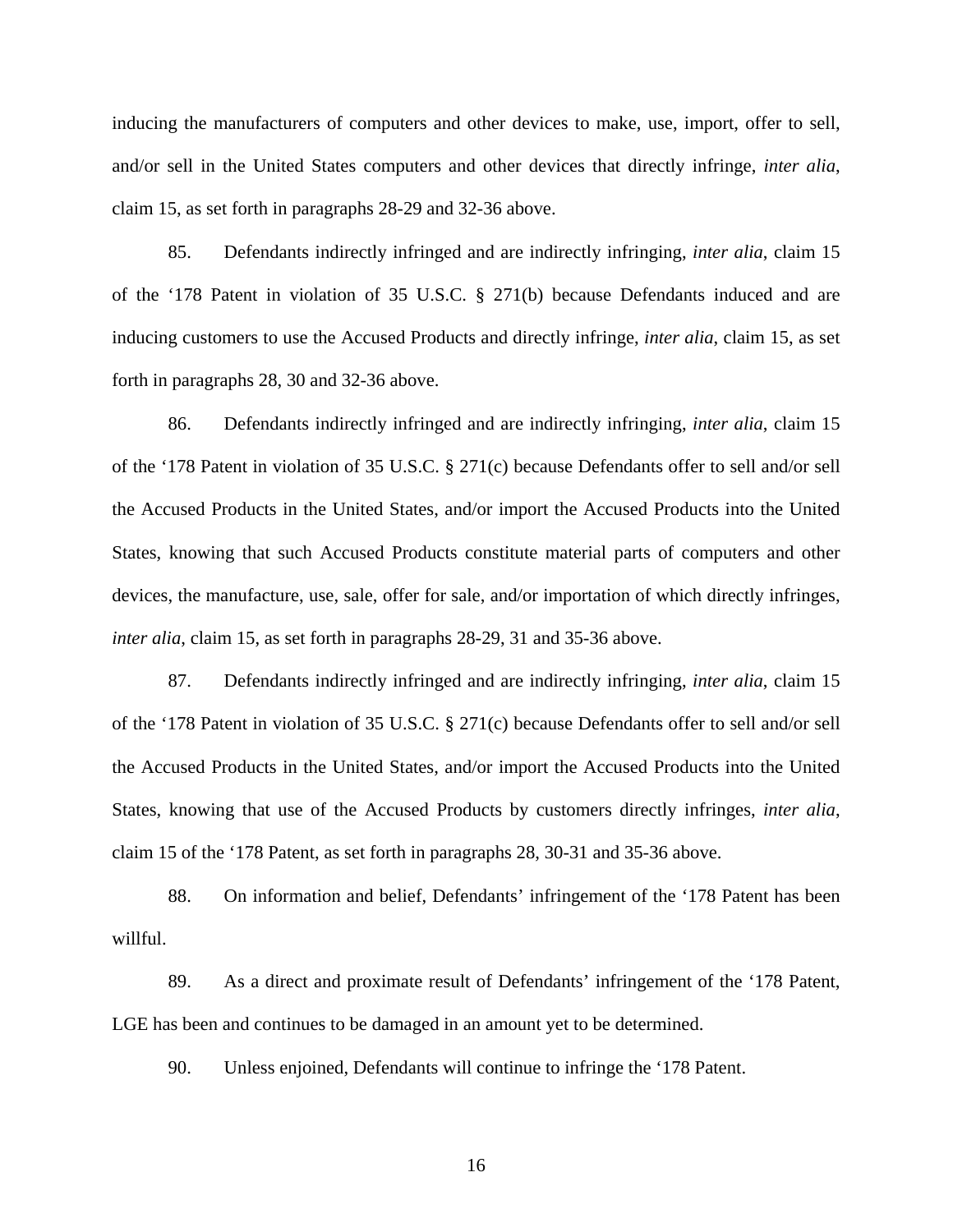#### **COUNT IV**

# **Cause of Action for Infringement U.S. Patent No. 6,477,126**

91. The allegations contained in paragraphs 1 through 36 above are repeated and realleged as if fully set forth herein.

92. Defendants directly infringed and are directly infringing, *inter alia*, claim 1 of the '126 Patent in violation of 35 U.S.C. § 271(a) because the Accused Products use the method(s) claimed therein.

93. Defendants jointly infringed and are jointly infringing, *inter alia*, claim 1 of the '126 Patent in violation of 35 U.S.C. § 271(a) because all of the steps of the method(s) claimed therein are either performed by the Defendants, or are performed at the direction and/or control of the Defendants.

94. Defendants indirectly infringed and are indirectly infringing, *inter alia*, claim 1 of the '126 Patent in violation of 35 U.S.C. § 271(b) because Defendants induced the manufacturers of computers and other devices to make, use, import, offer to sell, and/or sell in the United States computers and other devices that use the method(s) claimed therein, as set forth in paragraphs 28-29 and 32-36 above.

95. Defendants indirectly infringed and are indirectly infringing, *inter alia*, claim 1 of the '126 Patent in violation of 35 U.S.C. § 271(b) because Defendants induced and are inducing customers to use the Accused Products and perform the method(s) claimed by, *inter alia*, claims 1, 2 and 8 of the '126 Patent, as set forth in paragraphs 28, 30 and 32-36 above.

96. Defendants indirectly infringed and are indirectly infringing, *inter alia*, claim 1 of the '126 Patent in violation of 35 U.S.C. § 271(c) because Defendants offer to sell and/or sell the Accused Products in the United States, and/or import the Accused Products into the United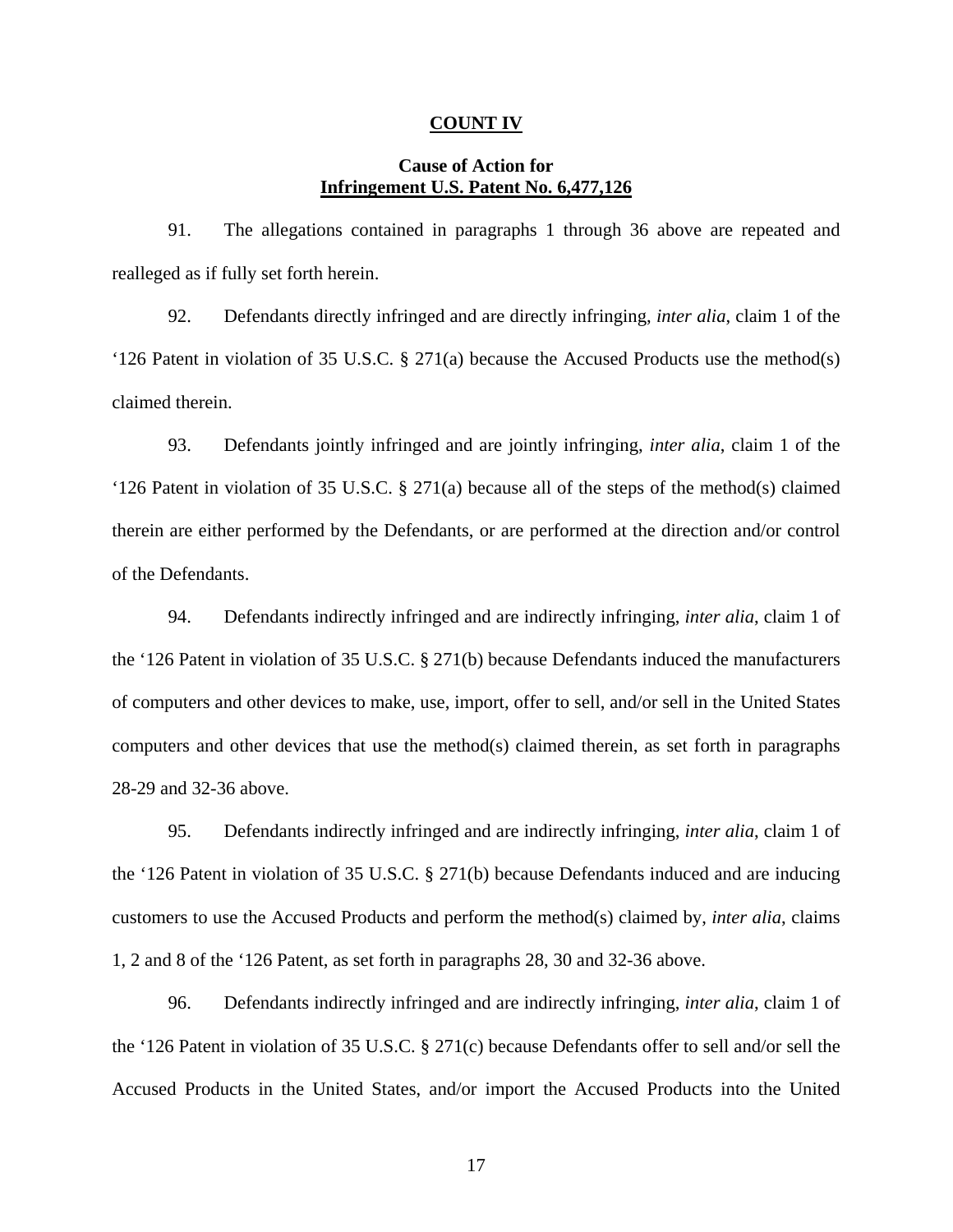States, knowing that such Accused Products constitute material parts of computers and other devices, the use of which directly infringes, *inter alia*, claim 1 of the '126 Patent, as set forth in paragraphs 28-29, 31 and 35-36 above.

97. Defendants indirectly infringed and are indirectly infringing, *inter alia*, claim 1 of the '126 Patent in violation of 35 U.S.C. § 271(c) because Defendants offer to sell and/or sell the Accused Products in the United States, and/or import the Accused Products into the United States, knowing that such Accused Products constitute material parts of the methods performed by the customers of the Accused Products, which directly infringe, *inter alia*, claim 1 of the '126 Patent, as set forth in paragraphs 28, 30-31 and 35-36 above.

98. Defendants directly infringed and are directly infringing, *inter alia*, claim 2 of the '126 Patent in violation of 35 U.S.C. § 271(a) because the Accused Products use the method(s) claimed therein.

99. Defendants jointly infringed and are jointly infringing, *inter alia*, claim 2 of the '126 Patent in violation of 35 U.S.C. § 271(a) because all of the steps of the method(s) claimed therein are either performed by the Defendants, or are performed at the direction and/or control of the Defendants.

100. Defendants indirectly infringed and are indirectly infringing, *inter alia*, claim 2 of the '126 Patent in violation of 35 U.S.C. § 271(b) because Defendants induced the manufacturers of computers and other devices to make, use, import, offer to sell, and/or sell in the United States computers and other devices that use the method(s) claimed therein, as set forth in paragraphs 28-29 and 32-36 above.

101. Defendants indirectly infringed and are indirectly infringing, *inter alia*, claim 2 of the '126 Patent in violation of 35 U.S.C. § 271(b) because Defendants induced and are inducing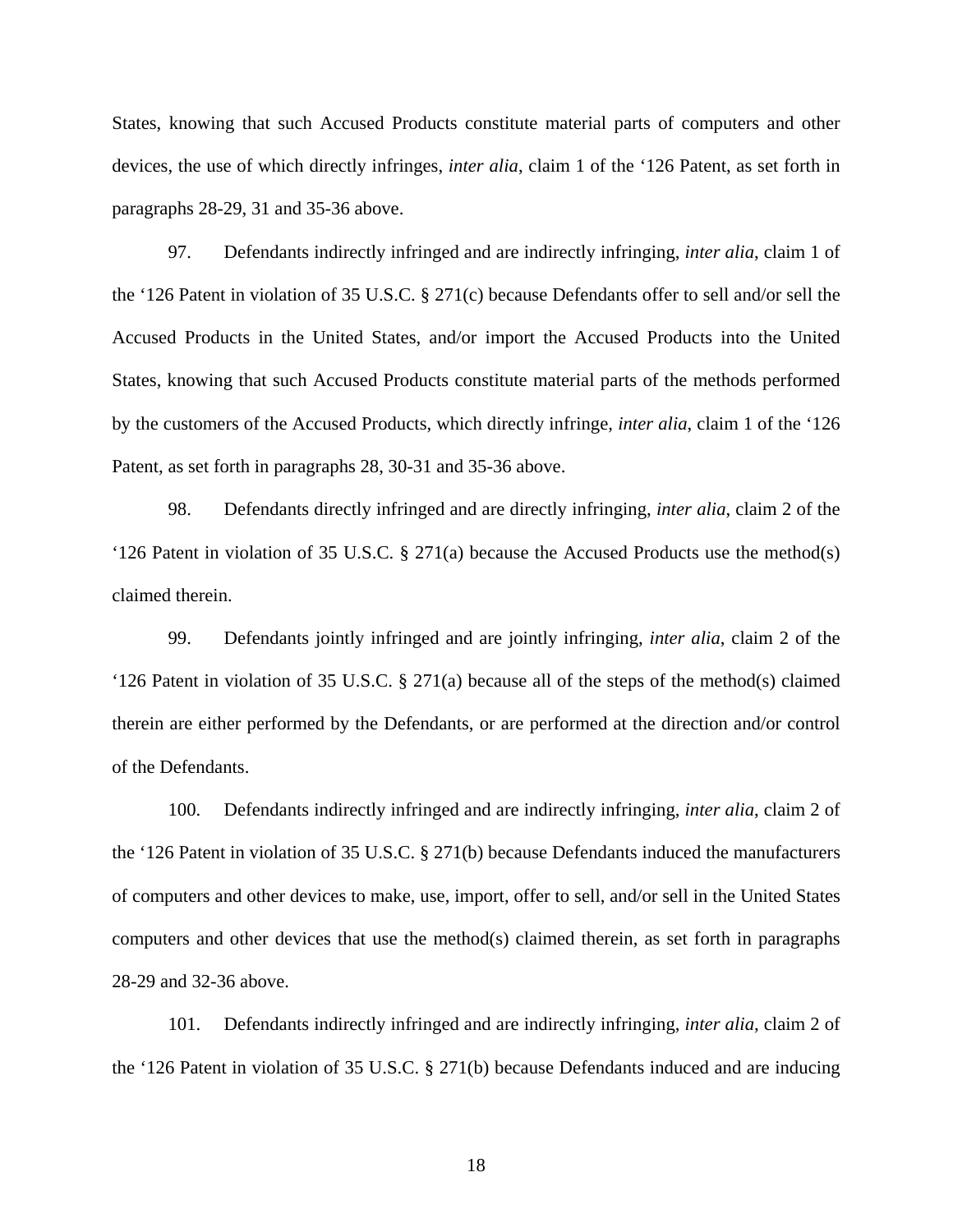customers to use the Accused Products and perform the method(s) claimed by, *inter alia*, claim 2 of the '126 Patent, as set forth in paragraphs 28, 30 and 32-36 above.

102. Defendants indirectly infringed and are indirectly infringing, *inter alia*, claim 2 of the '126 Patent in violation of 35 U.S.C. § 271(c) because Defendants offer to sell and/or sell the Accused Products in the United States, and/or import the Accused Products into the United States, knowing that such Accused Products constitute material parts of computers and other devices, the use of which directly infringes, *inter alia*, claim 2 of the '126 Patent, as set forth in paragraphs 28-29, 31 and 35-36 above.

103. Defendants indirectly infringed and are indirectly infringing, *inter alia*, claim 2 of the '126 Patent in violation of 35 U.S.C. § 271(c) because Defendants offer to sell and/or sell the Accused Products in the United States, and/or import the Accused Products into the United States, knowing that such Accused Products constitute material parts of the methods performed by the customers of the Accused Products, which directly infringe, *inter alia*, claim 2 of the '126 Patent, as set forth in paragraphs 28, 30-31 and 35-36 above.

104. Defendants directly infringed and are directly infringing, *inter alia*, claim 8 of the '126 Patent in violation of 35 U.S.C. § 271(a) because the Accused Products use the method(s) claimed therein.

105. Defendants jointly infringed and are jointly infringing, *inter alia*, claim 8 of the '126 Patent in violation of 35 U.S.C. § 271(a) because all of the steps of the method(s) claimed therein are either performed by the Defendants, or are performed at the direction and/or control of the Defendants.

106. Defendants indirectly infringed and are indirectly infringing, *inter alia*, claim 8 of the '126 Patent in violation of 35 U.S.C. § 271(b) because Defendants induced the manufacturers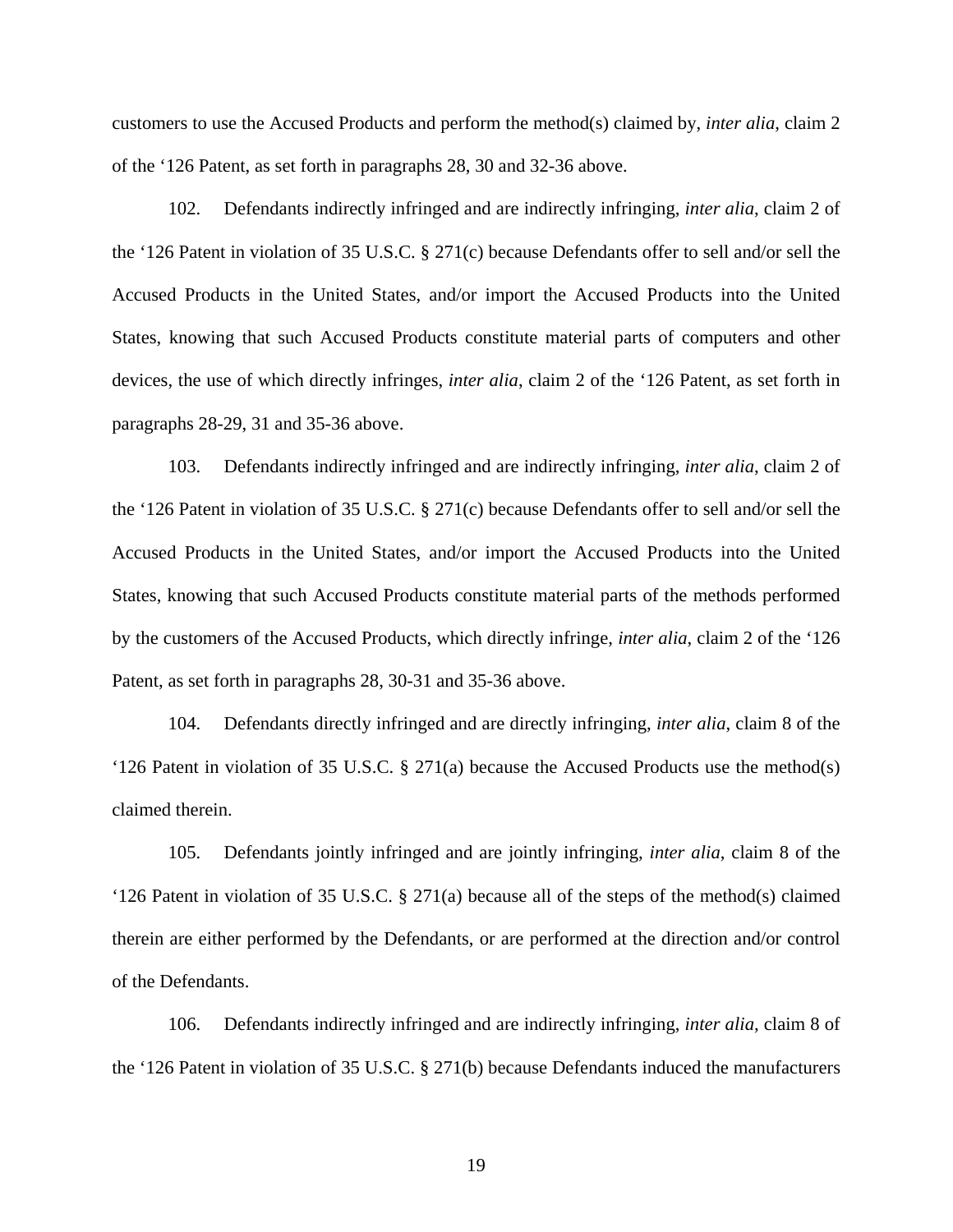of computers and other devices to make, use, import, offer to sell, and/or sell in the United States computers and other devices that use the method(s) claimed therein, as set forth in paragraphs 28-29 and 32-36 above.

107. Defendants indirectly infringed and are indirectly infringing, *inter alia*, claim 8 of the '126 Patent in violation of 35 U.S.C. § 271(b) because Defendants induced and are inducing customers to use the Accused Products and perform the method(s) claimed by, *inter alia*, claim 8 of the '126 Patent, as set forth in paragraphs 28, 30 and 32-36 above.

108. Defendants indirectly infringed and are indirectly infringing, *inter alia*, claim 8 of the '126 Patent in violation of 35 U.S.C. § 271(c) because Defendants offer to sell and/or sell the Accused Products in the United States, and/or import the Accused Products into the United States, knowing that such Accused Products constitute material parts of computers and other devices, the use of which directly infringes, *inter alia*, claim 8 of the '126 Patent, as set forth in paragraphs 28-29, 31 and 35-36 above.

109. Defendants indirectly infringed and are indirectly infringing, *inter alia*, claim 8 of the '126 Patent in violation of 35 U.S.C. § 271(c) because Defendants offer to sell and/or sell the Accused Products in the United States, and/or import the Accused Products into the United States, knowing that such Accused Products constitute material parts of the methods performed by the customers of the Accused Products, which directly infringe, *inter alia*, claim 8 of the '126 Patent, as set forth in paragraphs 28, 30-31 and 35-36 above.

110. On information and belief, Defendants' infringement of the '126 Patent has been willful.

111. As a direct and proximate result of Defendants' infringement of the '126 Patent, LGE has been and continues to be damaged in an amount yet to be determined.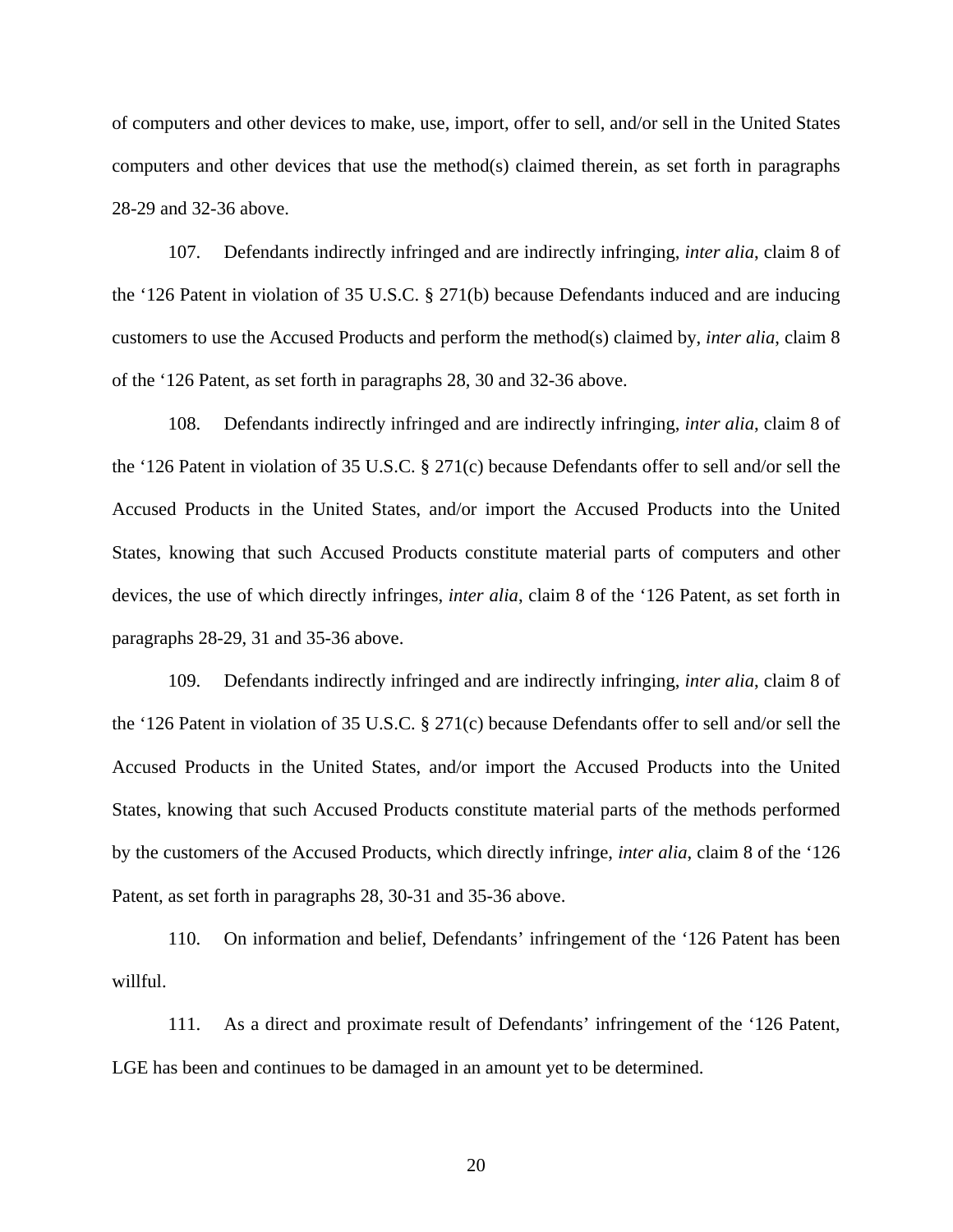112. Unless enjoined, Defendants will continue to infringe the '126 Patent.

# **PRAYER FOR RELIEF**

WHEREFORE, Plaintiffs request this Court enter the following relief:

A. a judgment that Defendants have directly infringed the Patents-in-Suit in violation of 35 U.S.C. § 271(a);

B. a judgment that Defendants have jointly infringed the Patents-in-Suit in violation of 35 U.S.C. § 271(a);

C. a judgment that Defendants have indirectly infringed the Patents-in-Suit in violation of 35 U.S.C. § 271(b);

D. a judgment that Defendants have indirectly infringed the Patents-in-Suit in violation of 35 U.S.C. § 271(c);

E. a judgment preliminarily and permanently enjoining Defendants and their respective agents, servants, officers, directors, employees and all other persons acting in concert with them, from directly, jointly, or indirectly infringing, inducing others to infringe, or contributing to the infringement of the Patents-in-Suit;

F. a judgment awarding Plaintiffs damages for infringement of the Patents-in-Suit, including lost profits, but in an amount no less than a reasonable royalty, for the use made of the inventions by the Defendants;

G. a judgment enhancing the damages in an amount up to treble the amount of compensatory damages, as provided by 35 U.S.C. § 284;

H. a judgment awarding Plaintiffs reasonable attorneys' fees, as provided by 35 U.S.C. § 285;

I. a judgment awarding Plaintiffs interest and costs;